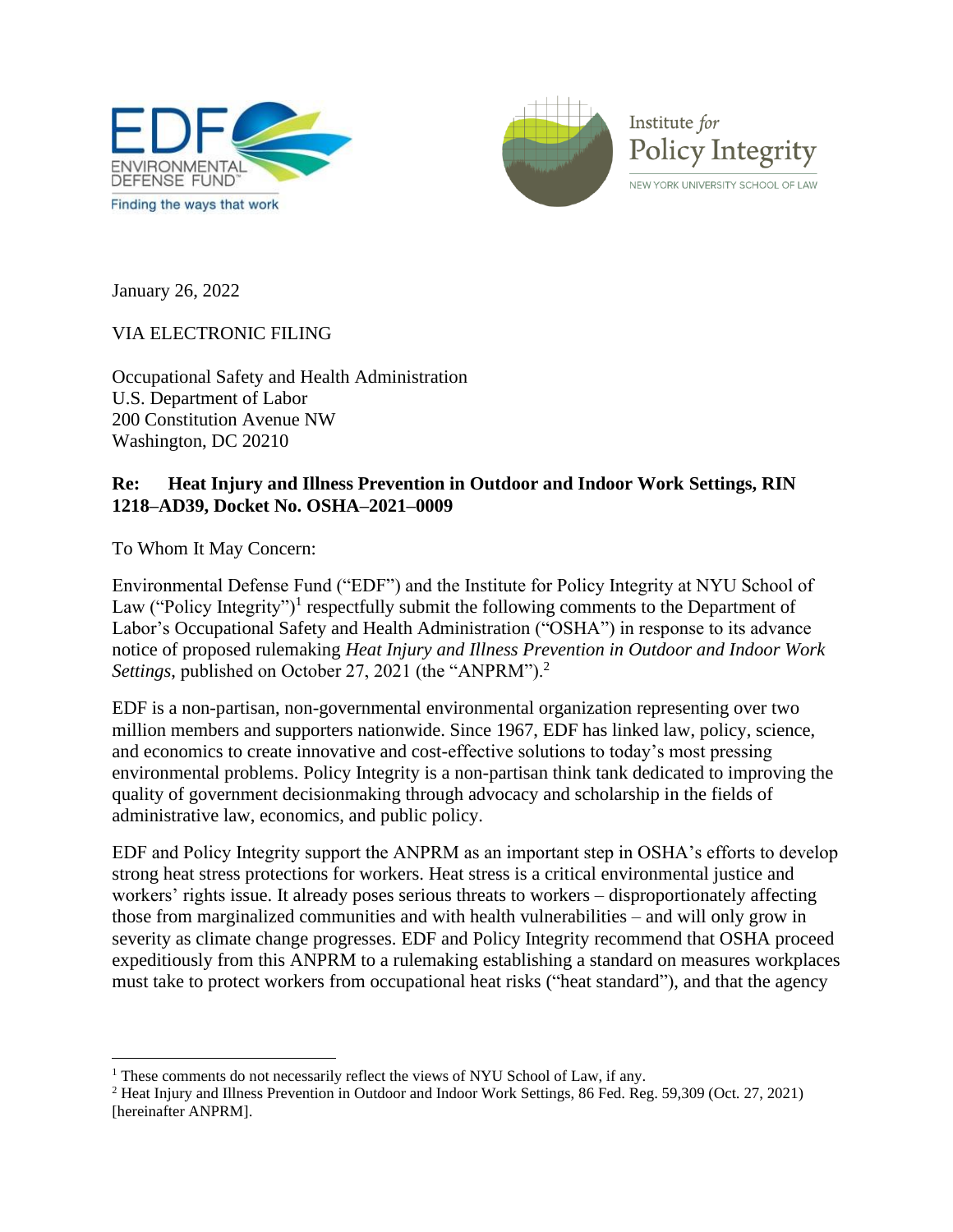also pursue complementary research, education, and enforcement initiatives, as authorized by Congress. We offer the following recommendations to help inform that process:<sup>3</sup>

- I. OSHA should develop a heat standard that will be robust to climate change impacts. (Questions #22-25)
- II. OSHA should consider data from existing state-level heat standards, including on high-risk industries, in developing a federal standard. (Questions #19-20, 30-34)
- III. OSHA's assessment of economic impacts of a heat standard should include consideration of co-benefits, distributional consequences, and cost minimization by regulated parties. (Questions #19-20, 98)
	- A. OSHA's economic analysis for a heat standard should consider not only direct health benefits, which are critical and sizeable, but also the important cobenefits of increased worker productivity and quality of life. (Question #98)
	- B. OSHA's analysis should account for the distributional consequences of a heat standard. (Questions #19-20, 98)
	- C. OSHA's analysis should assume that regulated parties will minimize costs through adaptation and innovation. (Question #98)
- IV. OSHA should use other facets of its statutory authority, including its ability to gather, analyze, and publicize information, to complement its rulemaking efforts. (Questions #28, 60)
- V. OSHA should consider comprehensive data relevant to addressing heat-related occupational risks, including data on climate change and distributional inequities. (Questions #2-5)

## **I. OSHA should develop a heat standard that will be robust to climate change impacts. (Questions #22-25)**

Climate change has myriad effects on weather systems, including increasing average temperatures. As the globe's average temperatures increase, the frequency and severity of extreme heat events are likewise increasing. With these changes, past risk profiles are not necessarily predictive of future risk profiles.<sup>4</sup> As OSHA works to develop a heat standard, it should take into account foreseeable future increases in average temperatures, as well as

<sup>&</sup>lt;sup>3</sup> In parentheses beside each heading, we note the ANPRM question(s) to which the section is most relevant. All ANPRM questions addressed in these comments are listed in Appendix 1 for reference.

<sup>4</sup> Because of this non-stationarity in climate, an over-reliance on historical climate patterns can hinder estimations of future events. *See, e.g.*, Jan Kyselý et al., *Estimating Extremes in Climate Change Simulations Using the Peaks-Over-Threshold Method with a Non-Stationary Threshold*, 72 GLOB. & PLANETARY CHANGE 55 (2010); Daniel Burillo et al., *Electricity Demand Planning Forecasts Should Consider Climate Non-Stationarity to Maintain Reserve Margins During Heat Waves*, 206 APPLIED ENERGY 267 (2017); P.C.D. Milly et. al, *Stationarity Is Dead: Whither Water Management?* 319 SCIENCE 573, 573–74 (Feb. 2008).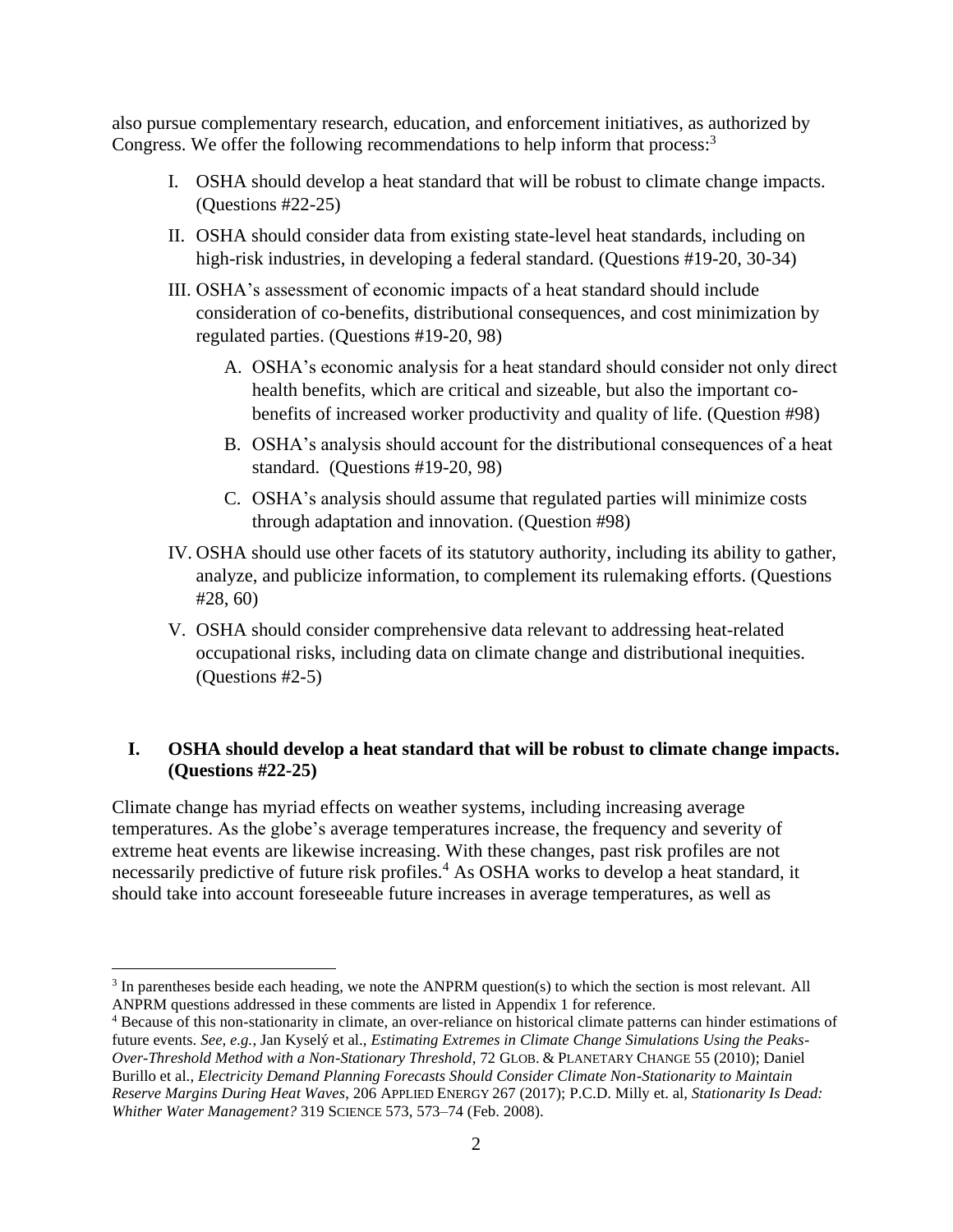expected increases in the frequency and severity of heat waves, in order to craft a standard that will be robust to the heightened risk profile expected in the future.

<span id="page-2-0"></span>As OSHA noted in its ANPRM, human physiological impacts from heat stress are most affected by the wet bulb globe temperature (WBGT).<sup>5</sup> WBGT is a metric that takes into account both humidity—which limits the human body's ability to cool itself—and temperature, in order to better capture the physiological impact of the heat.<sup>6</sup> High WBGTs can be deadly; a WBGT of  $35^{\circ}$ C is lethal even to healthy, fully-hydrated individuals sitting in the shade.<sup>7</sup> Scientists predict that such events will occur regularly in South Asia and the Middle East by mid-century.<sup>8</sup> Meanwhile, WBGTs below the 35°C threshold can still be lethal. The 2003 European heat wave led to the deaths of over 70,000 people although the WBGT did not exceed 28<sup>o</sup>C.<sup>9</sup> Instances of extreme humid heat are likely to worsen in the coming decades: over the past forty years, such events have doubled and the growth is predicted to continue.<sup>10</sup> In addition to increasing the frequency of high WBGT, climate change will also increase the frequency and severity of heat waves in the United States.<sup>11</sup> Heat waves lead to greater mortality than individual hot days.<sup>12</sup> In June 2021, the Pacific Northwest faced record-shattering heat. The week-long heat wave, associated with 600 excess deaths, is estimated to be a one-in-a-thousand year event under today's climate, however, under an additional 0.8°C of warming (2°C of total warming, compared to pre-industrial temperatures), the region may expect to see such events every five to ten years.<sup>13</sup>

Heat exposure already poses dangers to workers. As climate change exacerbates temperatures, humidity, and the frequency and severity of heat waves, these dangers will increase. OSHA is charged with providing all workers with a "safe and healthful working environment"<sup>14</sup> and has an obligation to craft a heat standard that not only considers the heat events that are common today, but will also protect workers against the high WBGT scenarios and heat waves that will grow only more common in the future. For example, OSHA may consider whether a maximum allowable WBGT workplace temperature is needed, and to what extent access to air conditioning can sufficiently protect workers' health and well-being. Similarly, OSHA could consider whether

<sup>5</sup> Colin Raymond et al., *The Emergence of Heat and Humidity Too Severe for Human Tolerance*, 6 SCI. ADVANCES eaaw1838-1, 01 (2020).

<sup>6</sup> *Id.*

<sup>7</sup> *Id.*

<sup>8</sup> *Id.*

<sup>9</sup> *Id.*; Jean-Marie Robine et al, *Death Toll Exceeded 70,000 in Europe During the Summer of 2003*, 331 COMPTES RENDUS BIO. 171 (2008).

<sup>10</sup> Raymond et al., *supra* note [5,](#page-2-0) at 1.

<sup>11</sup> Gerald A. Meehl & Claudia Tebaldi, *More Intense, More Frequent, and Longer Lasting Heat Waves in the 21st Century*, 305 SCIENCE 994 (2004).

<sup>12</sup> Brooke Anderson & Michelle Belle, *Weather-Related Mortality, How Heat, Cold, and Heat Waves Affect Mortality in the United States*, 20 EPIDEMIOLOGY 205 (2009).

<sup>&</sup>lt;sup>13</sup> Quirin Schiermeier, *Climate Change Made North America's Deadly Heatwave 150 Times More Likely*, NATURE NEWS (July 8, 2021), [https://www.nature.com/articles/d41586-021-01869-0;](https://www.nature.com/articles/d41586-021-01869-0) Sjoukje Philip et al., *Rapid Attribution Analysis of the Extraordinary Heatwave on the Pacific Northwest of the U.S. and Canada June 2021* (unpublished manuscript), [https://www.worldweatherattribution.org/wp-content/uploads/NW-US-extreme-heat-2021-scientific](https://www.worldweatherattribution.org/wp-content/uploads/NW-US-extreme-heat-2021-scientific-report-WWA.pdf)[report-WWA.pdf;](https://www.worldweatherattribution.org/wp-content/uploads/NW-US-extreme-heat-2021-scientific-report-WWA.pdf) Nadja Popovich & Winston Choi-Schagrin, *Hidden Toll of the Northwest Heat Wave: Hundreds of Extra Deaths*, N.Y. TIMES (Aug. 11, 2021), [https://www.nytimes.com/interactive/2021/08/11/climate/deaths](https://www.nytimes.com/interactive/2021/08/11/climate/deaths-pacific-northwest-heat-wave.html)[pacific-northwest-heat-wave.html.](https://www.nytimes.com/interactive/2021/08/11/climate/deaths-pacific-northwest-heat-wave.html)

 $14$  29 U.S.C. § 651.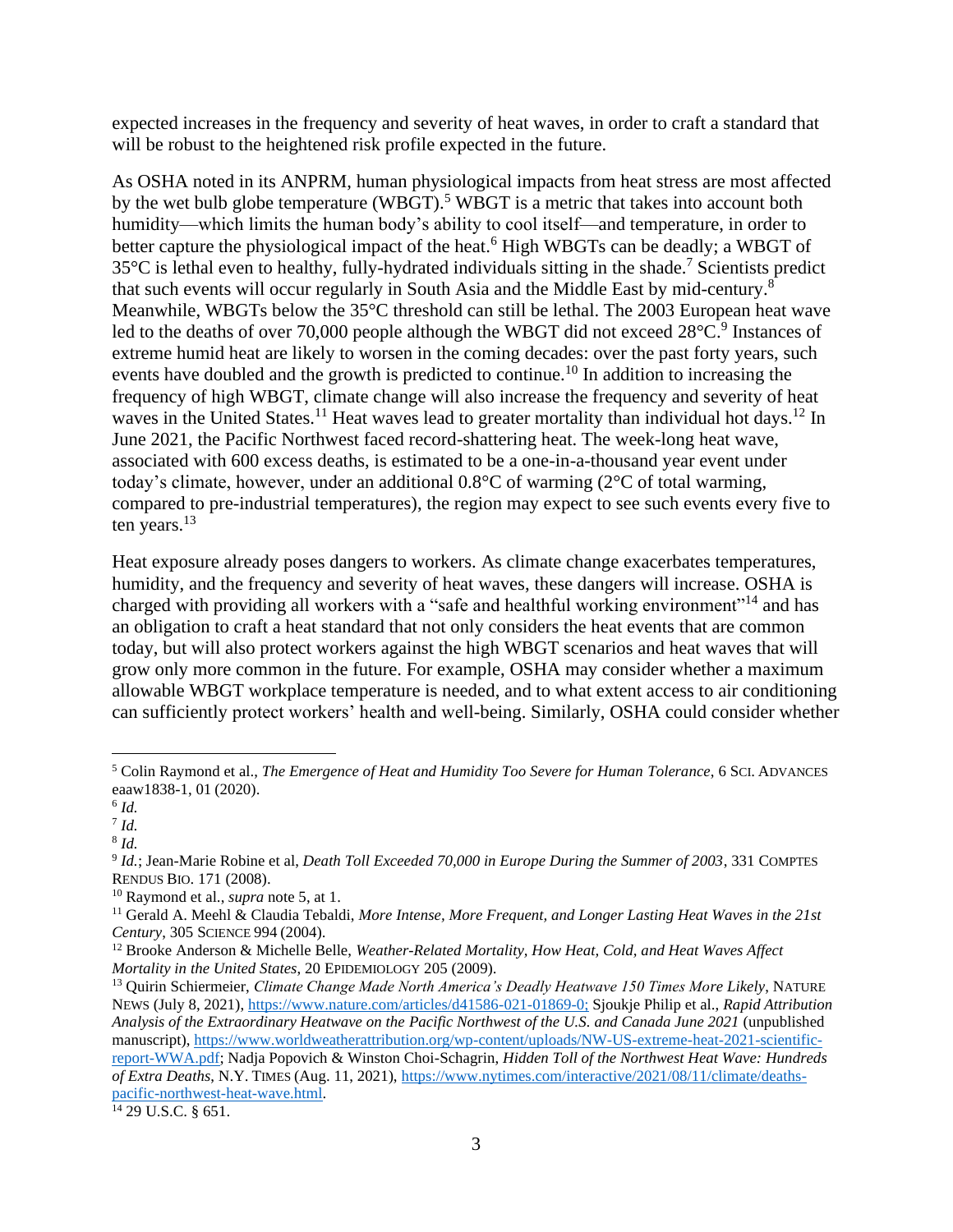a different heat standard should apply during heat waves, when workers are more vulnerable to heat-related illness.

#### **II. OSHA should consider data from existing state-level heat standards, including on high-risk industries, in developing a federal standard. (Questions #19-20, 30-34)**

As noted in the ANPRM, four states have promulgated permanent or temporary workplace heat standards.<sup>15</sup> Though state standards vary in scope and coverage, they provide information on the effectiveness and feasibility of various heat stress protections for indoor and outdoor workers. In crafting a federal standard that reflects health-based recommendations and effectively protects all workers, OSHA should incorporate relevant data on health outcomes, implementation strategies, and equity considerations across industries. Although state standards have not been consistent with the National Institute for Occupational Safety and Health's ("NIOSH") recommendations, analysis of existing regulations offers critical data on the effectiveness and feasibility of various heat protection measures as well as strategies for implementation at the federal level. OSHA should review research that has been conducted on these state standards, as well as consider consulting with officials, worker representatives, or other stakeholders from these states for further input on best practices and lessons learned.

<span id="page-3-0"></span>Data from a study of the California Division of Occupational Safety and Health ("Cal/OSHA") standards for farmworkers found that the state's existing requirements were insufficient to fully protect workers from heat illness, suggesting that federal standards should incorporate additional measures. In a cross-sectional study of Latino farmworkers conducted during the summers of 2014 and 2015, researchers found that, despite adherence to Cal/OSHA regulations, worker training and hydration rates<sup>16</sup> were insufficient to eliminate risk.<sup>17</sup> Agricultural workers' risk for heat-related illness was exacerbated by work rate and environmental temperatures, with workers performing slower paced and less physically demanding tasks at lower risk.<sup>18</sup> Despite compliance with state standards, 8 percent of workers were at risk of heat-related illness due to high core body temperature and 6.5 percent were at risk due to rate of increase in body temperature.<sup>19</sup> Nearly 12 percent were dehydrated, over 12 percent suffered reversible acute kidney injury, and 50 percent experienced a symptom of heat illness during the workday.<sup>20</sup> On high-heat days, 10.7 percent of workers experienced elevated core body temperature compared to

<span id="page-3-1"></span><sup>15</sup> MINN. R. 5205.0110 (2022); WASH. ADMIN. CODE § 296-62-09510 et seq.; CAL. CODE REGS. tit. 8 § 3395 (2021); OR. ADMIN. R. 437-002-0155 (2021).

<sup>&</sup>lt;sup>16</sup> California regulations require provision of one quart per employee per hour of pure, suitably cool water and require effective training before employees begin work on topics including heat illness, risk factors, and employer obligations to provide water, shade, and breaks. CAL. CODE REGS. tit. 8 §§ 3395(c), 3395(h).

<sup>&</sup>lt;sup>17</sup> Chelsea Eastman Langer et al., *Are Cal/OSHA Regulations Protecting Farmworkers in California from Heat-Related Illness?* 63 J. OCCUPATIONAL & ENV'T MED. 532 (2021); Diane Mitchell et al. *Recruitment, Methods and Descriptive Results of a Physiologic Assessment of Latino Farmworkers: the California Heat Illness Prevention Study (CHIPS)*, 59 J. OCCUPATIONAL & ENV'T MED. 649 (2017) [hereinafter Mitchell et al., *Recruitment*]; Diane Mitchell et al., *Physical Activity and Common Tasks of California Farmworkers: California Heat Illness Prevention Study (CHIPS)*, 15 J. OCCUPATIONAL & ENV'T HYGIENE 857 (2018) [hereinafter Mitchell et al., *Physical Activity*]. <sup>18</sup> Langer et al., *supra* note [17,](#page-3-0) at 536.

<sup>19</sup> *Id.*; Mitchell et al., *Recruitment*, *supra* note [17,](#page-3-0) at 649; Diane Mitchell & Chelsea Eastman Langer, *California Heat Illness Prevention Study Findings*, UC DAVIS (March 15, 2019)[, https://aghealth.ucdavis.edu/news/chips](https://aghealth.ucdavis.edu/news/chips-findings)[findings.](https://aghealth.ucdavis.edu/news/chips-findings)

<sup>20</sup> Langer et al., *supra* note [17,](#page-3-0) at 537; Sally Moyce et al., *Heat Strain, Volume Depletion and Kidney Function in California Agricultural Workers,* 74 J. OCCUP. ENV'T MED. 402, 404; Mitchell & Langer, *supra* note [19.](#page-3-1)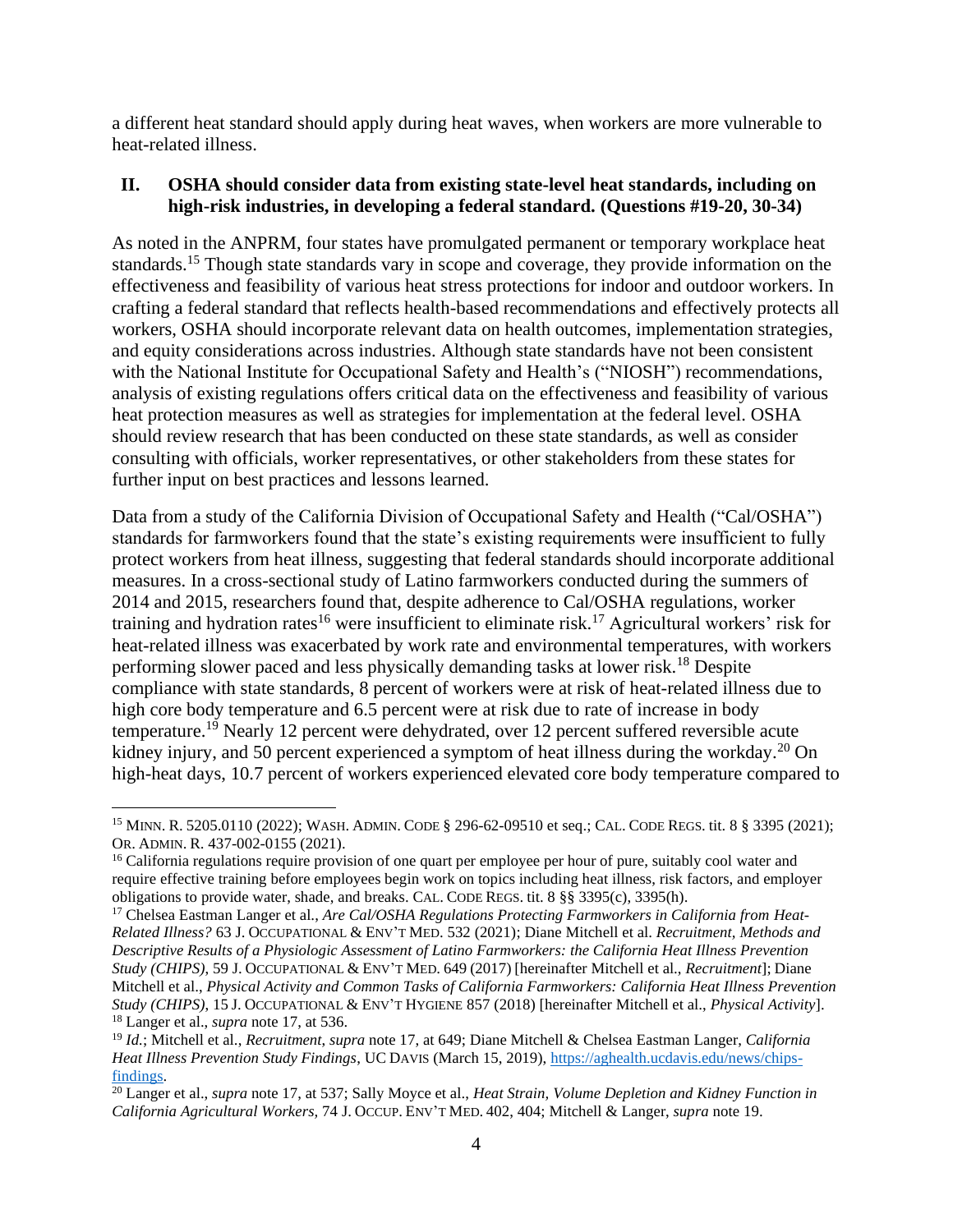5 percent on cooler days. This doubled risk underscores the need for additional worker protections on high-heat days. $^{21}$ 

More broadly, this research on adverse outcomes for farmworkers under the Cal/OSHA heat standard indicates that development of effective worker protections at the federal level should include addressing distributional impacts of workplace heat hazards and identifying opportunities for targeted industry approaches. As discussed in Section III.B. and in OSHA's ANPRM, certain industries are at particularly high risk for heat-related illness. Agricultural workers are among the populations most vulnerable to heat-related illness, and climate change will further exacerbate this risk.<sup>22</sup> Unlike industries like firefighting, military, and mining, agriculture has not benefited from extensive monitoring and assessment of workplace heat-related illness risks and standardized workplace practices.<sup>23</sup> Researchers have noted the need for additional research focusing on the conditions of agricultural labor, which is conducted overwhelmingly by immigrant workers, and in which conditions vary tremendously by region, worksite, and tasks performed.<sup>24</sup> In crafting a federal heat standard, OSHA should consider specific protections for agricultural work and other high-risk industries tailored to the demands and realities of daily working conditions. Suggestions from researchers for agricultural work standards include limiting the types of tasks performed on extremely hot days, tailoring training and educational approaches to the workforce, practical adjustments to work and rest breaks targeting specific tasks, and designating supervisors to model essential behaviors.<sup>25</sup>

Data gathered as part of the California Heat Illness Prevention Study also suggests that to be effective, any training programs required by a federal standard should incorporate input from workers, be culturally responsive, and ensure materials are accessible in terms of languages and delivery methods. In addition to physiological monitoring, researchers held focus groups to solicit feedback on heat stress regulations and used responses to identify more targeted training protocols. Workers participating in focus groups suggested training take place at the work site and in an interactive fashion to increase effectiveness.<sup>26</sup> Based on behavioral and physiological results of the study, new training programs were produced and piloted at a variety of farms in California with positive responses from workers.<sup>27</sup> Training and education programs have been incorporated in some form by every state that has established heat standards.<sup>28</sup> Particularly for vulnerable workers, who may be more likely to ignore or decline to report heat-related illness symptoms for fear of retaliation or loss of wages, training and modeling behavior by supervisors plays a vital role in reducing risk, promoting self-care decisions, and counteracting pressure to

<sup>&</sup>lt;sup>21</sup> Langer et al., *supra* note [17,](#page-3-0) at 537. Additional high heat protections went into effect in 2015 but were not assessed for this study.

<sup>&</sup>lt;sup>22</sup> Michelle Tigchelaar et al., *Work Adaptations Insufficient to Address Growing Heat Risk for U.S. Agricultural Workers*, 15 ENV'T RSCH. LETTERS 9 (2020).

<sup>23</sup> Mitchell et al., *Recruitment*, *supra* not[e 17.](#page-3-0)

<sup>24</sup> *Id.; see also* Mitchell et al., *Physical Activity*, *supra* note [17.](#page-3-0)

<sup>25</sup> Langer et al., *supra* note [17,](#page-3-0) at 538. *See also* John Luque et al., *Knowledge and Practices to Avoid Heat-Related Illness Among Hispanic Farmworkers Along the Florida-Georgia Line*, 25 J. AGROMEDICINE 190 (2020). <sup>26</sup> Mitchell & Langer, *supra* note [19.](#page-3-1)

<sup>27</sup> *Id.*

<sup>28</sup> MINN. R. 5205.0110 (2022); WASH. ADMIN. CODE §§ 296-62-095 to -09560; CAL. CODE REGS. tit. 8 § 3395 (2021); OR. ADMIN. R. 437-002-0155 (2021).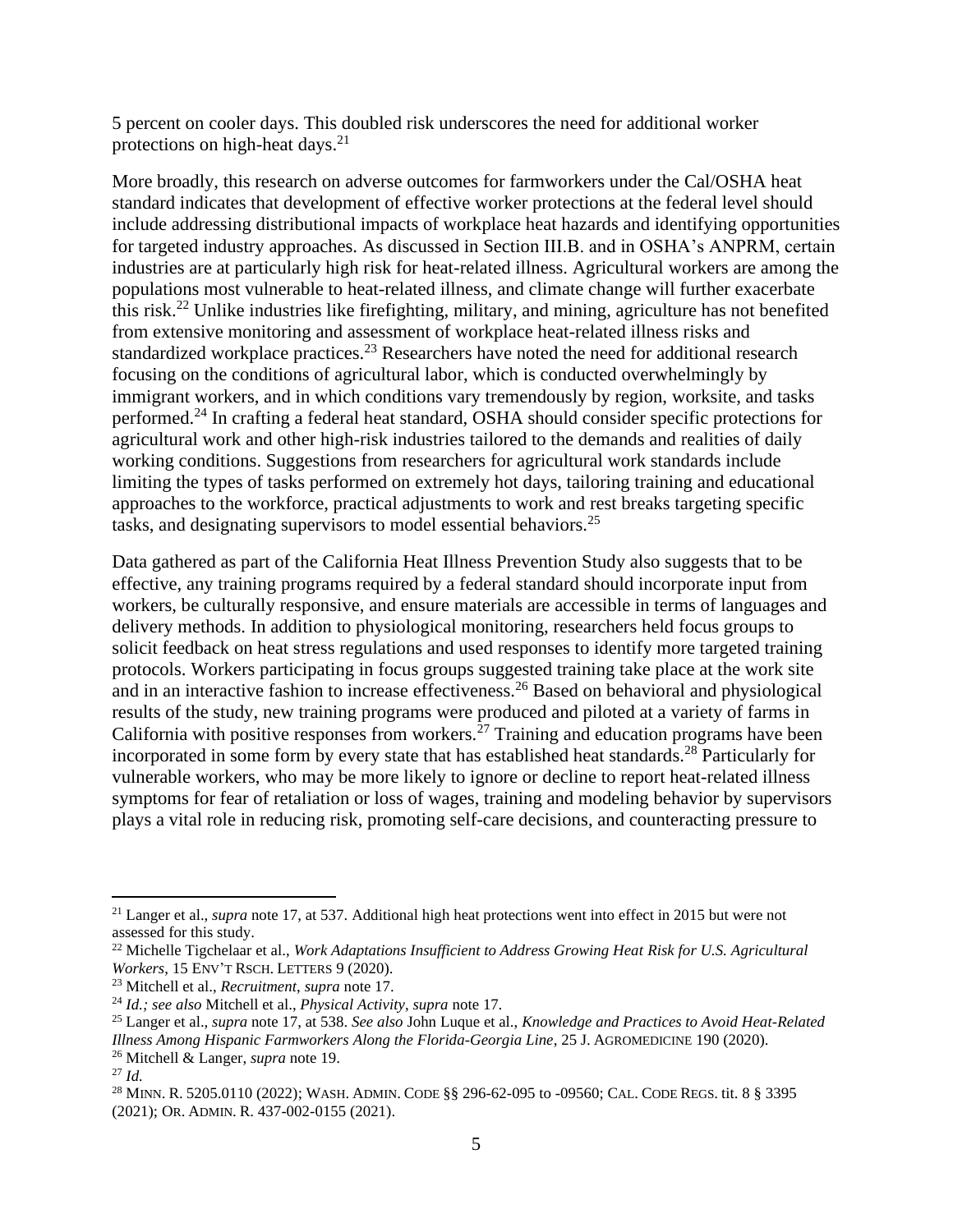<span id="page-5-0"></span>maximize output.<sup>29</sup> Additionally, for agricultural workers being paid piece-rate rather than hourly, fear of reduced productivity may discourage workers from pausing to hydrate and take shaded breaks even if made available by employers.<sup>30</sup> Training programs play a critical role in existing heat protection standards, and training programs under a federal standard should incorporate worker feedback and accessibility considerations to maximize effectiveness.

A recent regulation issued by Oregon OSHA highlights the importance of providing protection from heat not just in the workplace itself but also in employer-provided housing. As OSHA noted in its ANPRM, lower wage workers are more likely to experience greater exposure to hazardous heat in the workplace and more likely to have limited access to air-conditioned spaces at home or elsewhere to recover from excessive heat exposure. For workers in employerprovided housing, lack of access to relief from heat can further inhibit the body's ability to regulate heat and can magnify the risk of heat-related illness. In August, Oregon OSHA announced an emergency rule addressing heat in employer-provided labor housing.<sup>31</sup> The provisions kick in when the heat index reaches 80 degrees and require that housing for which indoor temperatures cannot be kept below 78 degrees must include common areas that provide relief from the heat.<sup>32</sup> Employers also must furnish housing with thermometers and fans available for use and ensure windows can be shaded.<sup>33</sup> The rule also requires additional training on heat illness and access to emergency services.<sup>34</sup> Federal standards should address disproportionate exposure of workers to extreme heat and integrate measures, such as Oregon's employer housing standards, that ensure workers have access to relief from heat.

### **III. OSHA's assessment of economic impacts of a heat standard should include consideration of co-benefits, distributional consequences, and cost minimization by regulated parties. (Questions #19-20, 98)**

In its ANPRM, OSHA requests further information on the potential economic benefits and costs of implementing a heat standard.<sup>35</sup> In weighing these impacts to develop the optimal heat standard, OSHA should consider not only the direct health benefits, but also important cobenefits of improved worker productivity and quality of life. While many benefits are quantifiable, non-quantifiable benefits should also be given weight and consideration in the analysis. The distributional consequences of a heat standard are a particularly important unquantified effect; in evaluating potential standards, OSHA should consider to whom the benefits and costs are accruing and whether there are desirable distributional impacts. Finally, in weighting costs, it is important to recognize industry's incentive to learn and adapt, which will likely lower compliance costs.

<sup>29</sup> Mitchell et al., *Physical Activity*, *supra* note [17;](#page-3-0) Gail Wadsworth et al., *Pay, Power, and Health: HRI and the Agricultural Conundrum* 43 LAB. STUDIES J. 1 (2019).

<sup>30</sup> Wadsworth et al., *supra* note [29.](#page-5-0)

<sup>&</sup>lt;sup>31</sup> Oregon OSHA, Amendment of OAR 437-004-1120 to Address High Ambient Temperatures in Labor Housing (Aug. 2, 2021), [https://osha.oregon.gov/OSHARules/adopted/2021/ao8-2021-letter-temp-alh-heat.pdf.](https://osha.oregon.gov/OSHARules/adopted/2021/ao8-2021-letter-temp-alh-heat.pdf)  $32$  *Id.* 

<sup>33</sup> *Id.*

<sup>34</sup> *Id.* 

<sup>35</sup> ANPRM, *supra* note [2,](#page-0-0) at 59,322.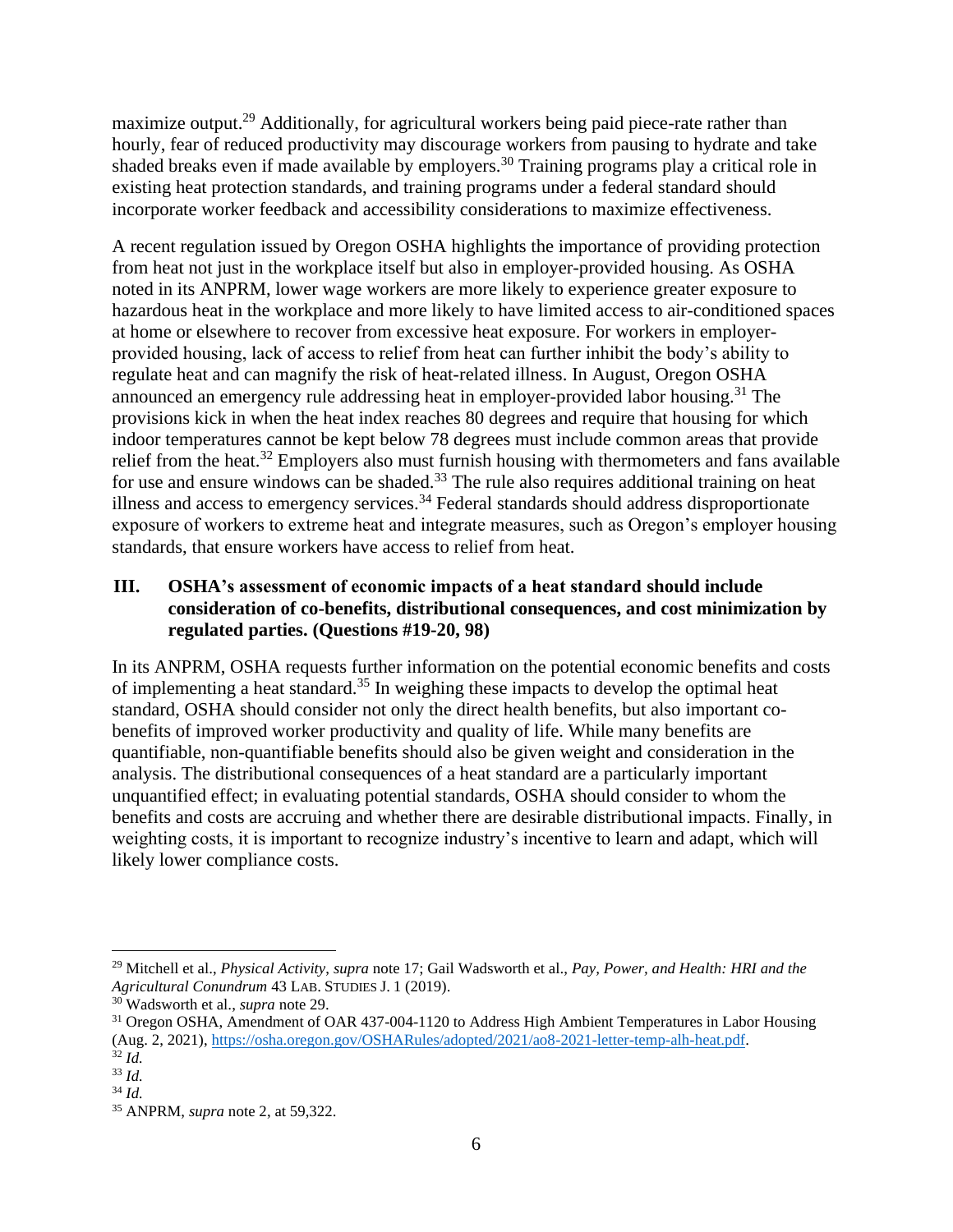*A. OSHA's economic analysis for a heat standard should consider not only direct health benefits, which are critical and sizeable, but also the important co-benefits of increased worker productivity and quality of life. (Question #98)*

In weighing the economic benefits of a heat standard, OSHA should consider not only the essential direct health benefits of a heat standard, but also important co-benefits of improved worker productivity and quality of life. Furthermore, OSHA should quantify both direct benefits and co-benefits wherever possible. Where quantification is not feasible with available data, the agency should qualitatively assess these effects.

Repeated exposure to extreme heat results in a litany of negative health impacts, ranging from long-term kidney damage,  $36$  to heat exhaustion, to loss of life.  $37$  A heat standard would help mitigate these damages by reducing occupational exposure to high temperature and high WBGT scenarios.

<span id="page-6-0"></span>Beyond heat-related illness, such as heat stroke, extreme heat is also correlated with traumatic workplace injuries, such as falls from ladders. One study, for example, found a 10 to 15 percent increase in total workplace injuries on days with temperatures above 100°F. <sup>38</sup> This statistic includes indoor workplaces, which face smaller, but still material, increases in injuries.<sup>39</sup> Another study examined pilot-caused helicopter accidents and incidents to uncover that helicopter pilots make more errors when exposed to heat stress.<sup>40</sup> Accordingly, in assessing the benefits of a heat standard, OSHA should consider whether and to what extent the standard would decrease rates of general traumatic injury.

In addition to the direct health and safety impacts from a heat standard, a heat standard would provide important co-benefits that should be considered. First, a heat standard would benefit workers by providing a more comfortable, dignified, and humane working environment.<sup>41</sup> Employees receive increased utility from these improved working conditions under a heat standard. Circular A-4 calls on agencies to consider "discomfort . . . costs or benefits," while President Obama's Executive Order on *Improving Regulatory Review* called for consideration of

<sup>36</sup> Fabiana Nerbass et al., *Occupational Heat Stress and Kidney Health: From Farms to Factories*, 2 KIDNEY INT'L REP. 998 (2017).

<sup>&</sup>lt;sup>37</sup> In quantifying health impacts, OSHA may consider hospitalization costs. A study examining heat-related illness from 2001-2010 found the average heat-related hospitalization cost \$8965. Michael Schmeltz et al., *Economic Burden of Hospitalizations for Heat-Related Illnesses in the United States, 2001-2010*, 13 INT'L J. ENV'T RES. PUB. HEALTH 894 (2016). Another study, which restricted its view only to heat stroke, estimated the median cost of a hospital stay to be \$17,372. Wisit Kaewput et al., *Inpatient Burden and Mortality of Heatstroke in the United States*, INT'L J. OF CLINICAL PRACTICE (Nov. 17, 2020).

<sup>38</sup> R. Jisung Park et al., *Temperature, Workplace Safety, and Labor Market Inequality* 2 (IZA Inst. of Labor Econ. Discussion Paper Series, 2021). Other studies have made similar findings regarding traumatic injuries and heat exposure. *See, e.g.*, June Spector et al., *A Case-Crossover Study of Heat Exposure and Injury Risk in Outdoor Agricultural Workers* PLOS ONE (Oct. 7, 2016); Ximena Garzon-Villalba et al., *Exertional Heat Illness and Acute Injury Related to Ambient Wet Bulb Globe Temperature*, 59 AM. J. IND. MED. 1169 (2016). <sup>39</sup> Park, *supra* note [38,](#page-6-0) at 3.

<sup>40</sup> Paul Froom et al., *Heat Stress and Helicopter Pilot Errors*, 35 J. OCCUPATIONAL MED. 720 (1993).

<sup>&</sup>lt;sup>41</sup> Although not included in the economic analysis of that rule, OSHA has previously recognized the value of comfort and dignity. *See e.g.*, General Working Conditions in Shipyard Employment, 76 Fed. Reg. 24,576, 24,615 (May 2, 2011) (noting that a provision to improve privacy in changing rooms was "necessary for workers' health and well-being, as well as personal comfort and dignity"); *id.* at 24613 (noting that venting in portable toilets "is necessary for employee comfort, health, and well-being.").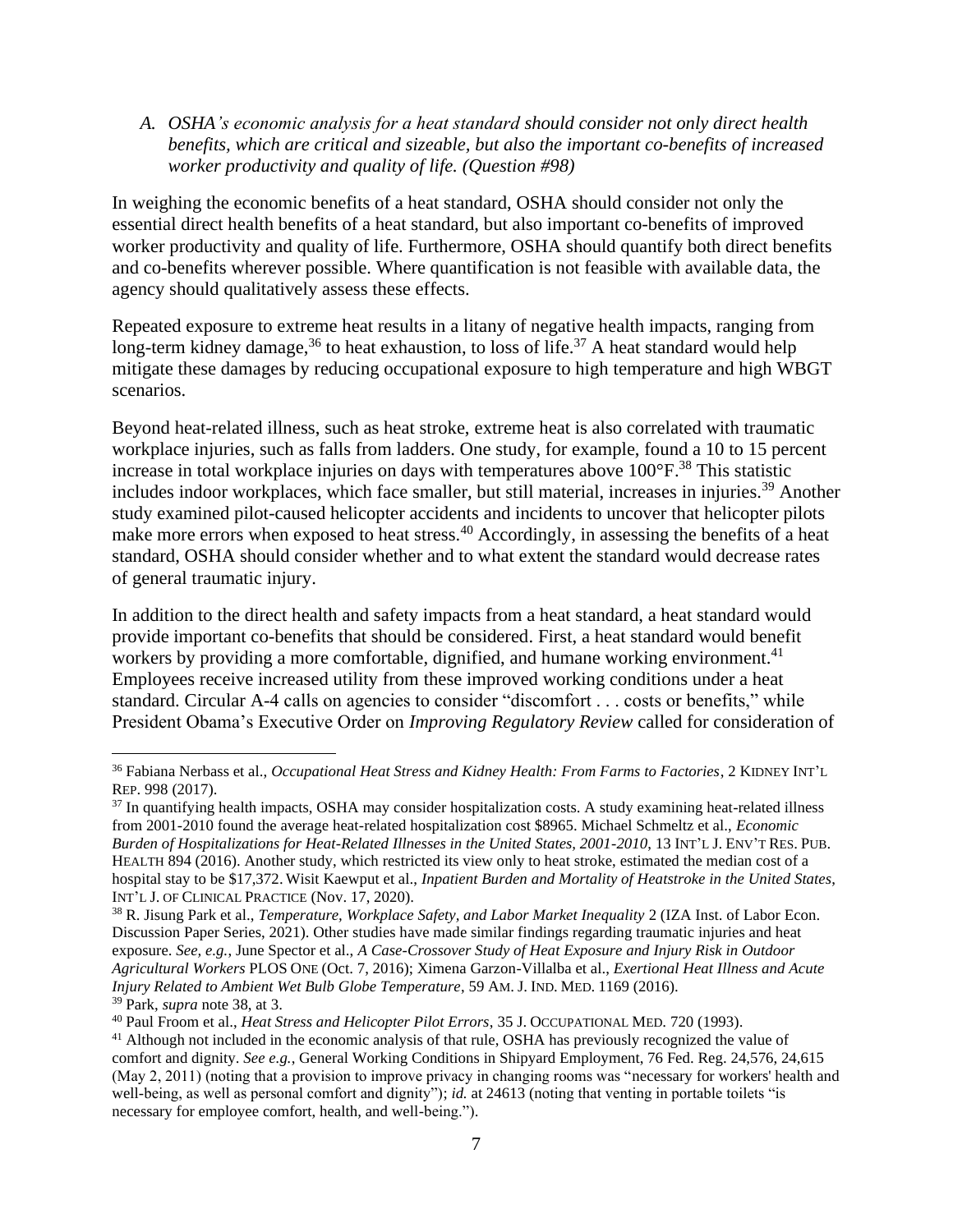<span id="page-7-0"></span>human dignity.<sup>42</sup> While such benefits may be challenging to quantify, they should nonetheless be factored into decisionmaking.

Second, regulated entities gain a co-benefit from increased worker productivity. Extensive academic literature concludes that worker productivity declines with temperature.<sup>43</sup> In manufacturing, an increase in outside temperature of 1°C, was correlated with a 2 percent decrease in textile manufacturing productivity.<sup>44</sup> On the other hand, access to climate control resulted in decreased productivity losses.<sup>45</sup> These decreases hold even in non-physical labor contexts, such as call centers.<sup>46</sup> In other words, mitigating exposure to heat would reduce heatrelated productivity losses.

OSHA should quantify the above and other benefits from a heat standard wherever possible. Where it is not possible to quantify benefits, OSHA should still weigh and list the unquantified benefits. While there may be factors that limit the agency's ability to quantify certain types of effects, nonmonetized impacts should nonetheless be considered. Indeed, *Circular A-4* calls upon agencies to do precisely this, noting that "[a] complete regulatory analysis includes a discussion of non-quantified as well as quantified benefits and costs" and that decisionmakers should "identify [non-monetary benefits] in [their] analysis so policymakers can compare them with the monetary benefits and costs."<sup>47</sup> When unquantifiable costs and benefits are involved, it may be the case that the most efficient rule is not the one with the "largest quantified and monetized netbenefit estimate."<sup>48</sup>

A heat standard has the capacity to reduce heat-related illness and general traumatic workplace injury in both indoor and outdoor environments, increase worker productivity, and improve the quality of life for workers. OSHA should consider all of these benefits when assessing the impacts of a heat standard.

### *B. OSHA's analysis should account for the distributional consequences of a heat standard. (Questions #19-20, 98)*

As we discuss in Sections II and V, and as OSHA points out in its ANPRM, low-income communities and communities of color may stand to benefit the most from a heat standard.<sup>49</sup> As such, in deciding whether or how stringent to make a heat standard, OSHA should consider any desirable distributional consequences associated with such a rule.

<sup>42</sup> OFFICE OF MGMT. & BUDGET, CIRCULAR A-4, REGULATORY IMPACT ANALYSIS 37 (2003) [hereinafter Circular A-4] ("You should include these effects in your analysis and provide estimates of their monetary values when they are significant . . . discomfort or inconvenience costs and benefits"); Exec. Order 13,563 § 1(c), 76 Fed. Reg. 3821, 3821 (Jan. 18, 2011) ("each agency may consider (and discuss qualitatively) values that are difficult or impossible to quantify, including . . . human dignity").

<sup>43</sup> *See* Tamma A. Carleton & Solomon M. Hsiang, *Social and Economic Impacts of Climate*, 353 SCIENCE 1112 (2016).

<sup>&</sup>lt;sup>44</sup> E. Somanathan et al., *The Impact of Temperature on Productivity and Labor Supply: Evidence from Indian Manufacturing*, 129 J. POL. ECON. 1797 (2021).

<sup>45</sup> *Id.*

<sup>46</sup> Raimo Niemela et al., *The Effect of Air Temperature on Labour Productivity in Call Centres—A Case Study*, 34 ENERGY & BUILDINGS 759 (2002).

<sup>47</sup> Circular A-4, *supra* note [42,](#page-7-0) at 3.

<sup>48</sup> *Id*. at 2.

<sup>49</sup> ANPRM, *supra* not[e 2,](#page-0-0) at 59,313.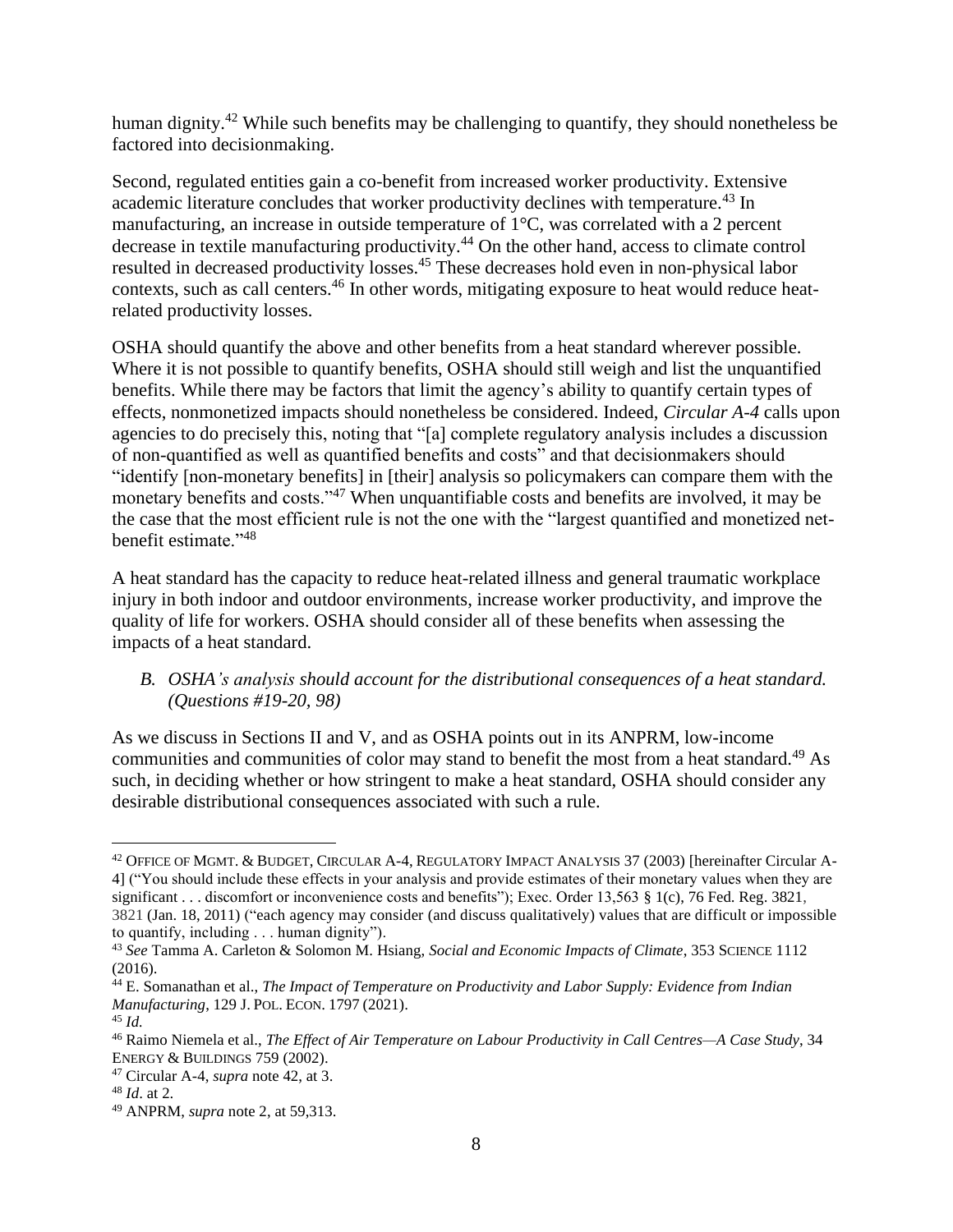For example, farmworkers are a group at particular risk of excess heat exposure. Less than a third of farmworkers are non-Hispanic white and nearly half do not have a high school diploma.<sup>50</sup> In contrast, 59 percent of the U.S. workforce, as a whole, is non-Hispanic white, and only 9 percent lack a high school diploma.<sup>51</sup> Similarly, while 90 percent of U.S. private sector workers are U.S. citizens, only 53 percent of farm laborers are U.S. citizens.<sup>52</sup> Beyond these disparities in workforce composition, the average farm wage is only 59 percent of the average nonfarm wage.<sup>53</sup> These statistics are specific to the agricultural sector—which employs only a portion of the workers that would benefit from a heat standard. They nevertheless highlight how marginalized communities may benefit most from a heat standard.

OSHA can identify the differing distributional effects of available regulatory alternatives by providing disaggregated cost and benefit totals for specified subpopulations.<sup>54</sup> In choosing among alternatives, the agency could treat the relative distributional desirability of an option as an unquantified benefit.<sup>55</sup>

#### <span id="page-8-1"></span><span id="page-8-0"></span>*C. OSHA's analysis should assume that regulated parties will minimize costs through adaptation and innovation. (Question #98)*

Regulated parties have an economic incentive to innovate in order to reduce the costs of compliance as much as possible. In considering the economic costs of a heat standard, OSHA should assume that regulated parties will act in an efficient and rational manner and take the least cost approach to comply with OSHA's rule.<sup>56</sup> Furthermore, OSHA should recognize the capacity of industry to innovate—both in terms of technological and non-technological solutions—in the face of regulation. For example, it is conceivable that if a heat standard would forbid work during certain hours of a particularly warm day, rather than losing a day of productivity, industry may shift work to cooler hours of the day. Similarly, in industries that are not tied to seasonal production, work may shift away from summer to winter and the shoulder seasons. If a heat standard included certain requirements for lengthened breaks in the face of extreme heat, industry may choose to stagger shifts to maintain an even workflow. Generally, it is important for OSHA to recognize that the costs of regulatory compliance tend to be overestimated, rather than underestimated, and that industry will innovate to meet the standard.<sup>57</sup>

<sup>55</sup> *See* LIENKE ET AL., *supra* note [54,](#page-8-0) at 15*.*

<sup>50</sup> Econ. Res. Serv., *Farm Labor*, U.S. DEP'T OF AGRICULTURE, (last visited Jan. 3, 2022), [https://www.ers.usda.gov/topics/farm-economy/farm-labor/#demographic.](https://www.ers.usda.gov/topics/farm-economy/farm-labor/#demographic)

<sup>51</sup> *Id.*

<sup>52</sup> *Id.*

<sup>53</sup> *Id.*

<sup>54</sup> *See* JACK LIENKE ET AL., INST. FOR POL'Y INTEGRITY, MAKING REGULATIONS FAIR: HOW COST-BENEFIT ANALYSIS CAN PROMOTE EQUITY AND ADVANCE ENVIRONMENTAL JUSTICE 14–15 (2021); *see also* Richard L. Revesz & Samantha P. Yi, *Distributional Consequences and Regulatory Analysis*, 52 ENV'T L. (forthcoming 2022) (manuscript at 26–29), [https://papers.ssrn.com/sol3/papers.cfm?abstract\\_id=3927277.](https://papers.ssrn.com/sol3/papers.cfm?abstract_id=3927277)

<sup>56</sup> *See* Circular A-4, *supra* note [42,](#page-7-0) at 37; *see also* RICHARD L. REVESZ & MICHAEL L. LIVERMORE, RETAKING RATIONALITY: HOW COST-BENEFIT ANALYSIS CAN BETTER PROTECT THE ENVIRONMENT AND OUR HEALTH 137–38 (2008) (describing how innovation leads to decreased compliance costs).

<sup>57</sup> *See* REVESZ & LIVERMORE, *supra* not[e 56,](#page-8-1) at 139–41 (2008) (describing how regulatory compliance costs are more likely to be overestimated than underestimated).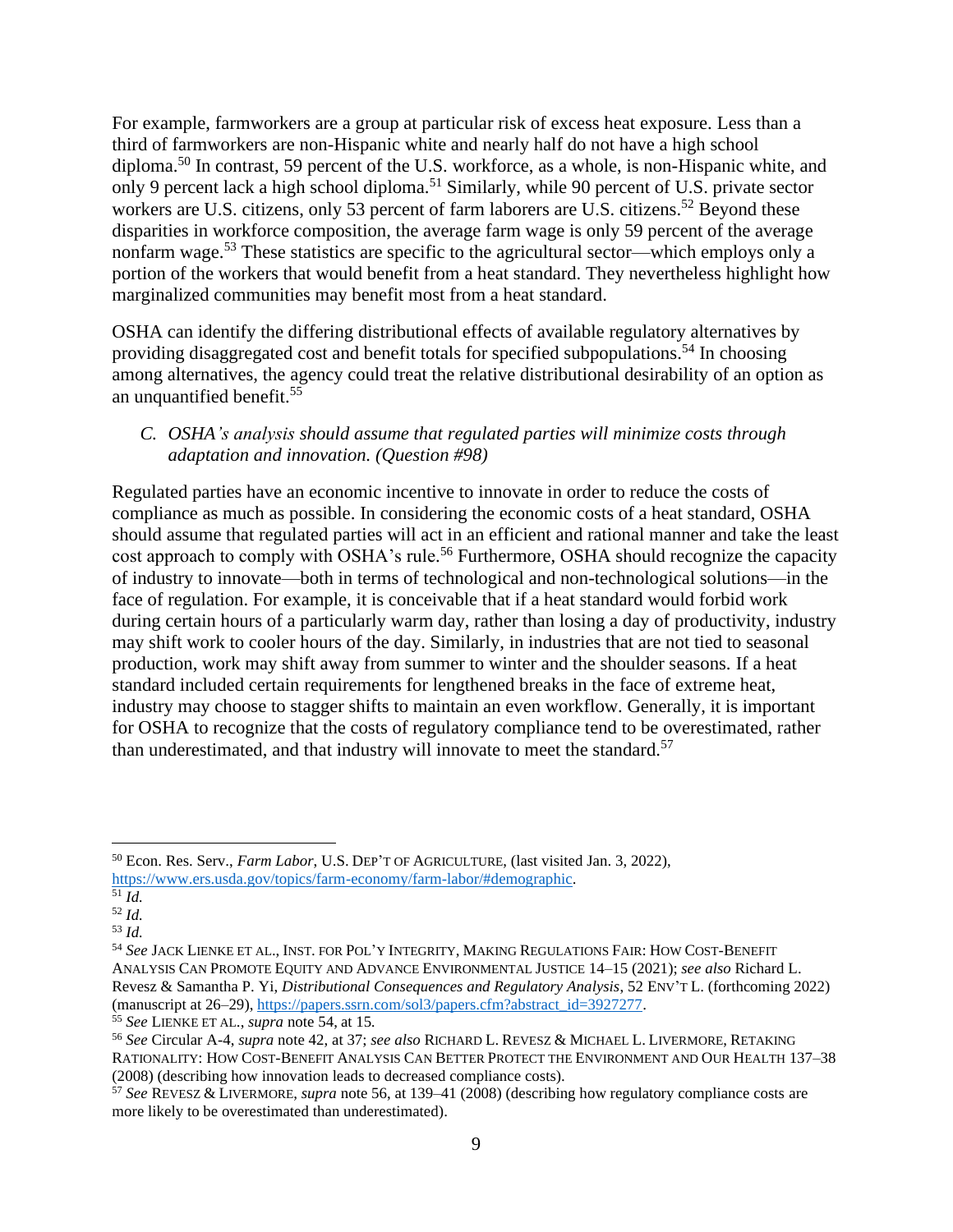#### **IV. OSHA should use other facets of its statutory authority, including its ability to gather, analyze, and publicize information, to complement its rulemaking efforts. (Questions #28, 60)**

Congress explicitly gave OSHA the responsibility and authority to address occupational risks like heat-related hazards through rulemaking and other actions, in furtherance of the OSH Act aim of assuring "so far as possible . . . safe and healthful working conditions" for "every working man and woman in the Nation."<sup>58</sup> OSHA can and should use the multiple facets of authority conferred specifically on it by Congress to address the climate change-amplified risks of workplace heat exposure.

While a heat standard, which OSHA is clearly authorized to issue,<sup>59</sup> similar to its longstanding regulations on other hazardous workplace conditions, is essential to address work-related heat dangers, OSHA also has authority to inform and strengthen workplace heat protections through additional initiatives. Other key aspects of OSHA's statutory mandate relevant to identifying and addressing occupational heat risks include research,<sup>60</sup> innovation,<sup>61</sup> and publication of reports and other information.<sup>62</sup> As OSHA proceeds with its multi-pronged approach of a heat standard and complementary actions, we recommend that it consider the following steps.

As detailed throughout these comments, OSHA should gather and analyze multiple types of data and information to develop a robust understanding of workplace heat harms and solutions. Research on health science, climate science, and issues relating to labor, race, and immigration is all relevant to forming an accurate picture of the heat harms workers face today and will face in the future. Information from other jurisdictions that have implemented heat standards, such as some states, can provide useful indications of which approaches are effective, as explained in Section II.

OSHA should participate in development and coordination of best practices on climate risk assessment and resilience planning with other federal agencies addressing related issues.<sup>63</sup> Structures for such collaboration include interagency working groups and technical expertise panels. OSHA should ensure that key stakeholders – including representatives of workers from industries and communities disproportionately affected by heat hazards – can meaningfully participate in these processes. The collection, analysis, and public disclosure of high-quality data on heat stress, informed by the latest climate science, health science, and affected community expertise, would further OSHA's research and education missions.

<sup>58</sup> 29 U.S.C. § 651.

<sup>59</sup> *See* 29 U.S.C. §§ 651(b), 655(b), (c); *see also* Public Citizen et al., Petition to OSHA for a Heat Standard (July 17, 2018), [https://citizenvox.org/wp-content/uploads/2018/07/180717\\_Petition-to-OSHA-on-Heat-Stress-](https://citizenvox.org/wp-content/uploads/2018/07/180717_Petition-to-OSHA-on-Heat-Stress-Signed_FINAL.pdf)

[Signed\\_FINAL.pdf;](https://citizenvox.org/wp-content/uploads/2018/07/180717_Petition-to-OSHA-on-Heat-Stress-Signed_FINAL.pdf) Public Citizen et al., Petition to OSHA for an Emergency Temporary Standard on Heat in the Workplace (Aug. 4, 2021), [https://www.citizen.org/wp-content/uploads/Public-Citizen-Petition-to-OSHA-for-Heat-](https://www.citizen.org/wp-content/uploads/Public-Citizen-Petition-to-OSHA-for-Heat-ETS-8.4.2021.pdf)[ETS-8.4.2021.pdf.](https://www.citizen.org/wp-content/uploads/Public-Citizen-Petition-to-OSHA-for-Heat-ETS-8.4.2021.pdf)

 $\overline{60}$  29 U.S.C. § 651(b)(5).

<sup>61</sup> *Id.*

 $62$  29 U.S.C. § 657(g).

<sup>63</sup> *See* Inst. for Pol'y Integrity, Comments in Response to Request for Information: AHRQ's Role in Climate Change and Environmental Justice 5–6 (Dec. 13, 2021),

[https://policyintegrity.org/documents/Policy\\_Integrity\\_Comments\\_AHRQ\\_RFI.pdf.](https://policyintegrity.org/documents/Policy_Integrity_Comments_AHRQ_RFI.pdf)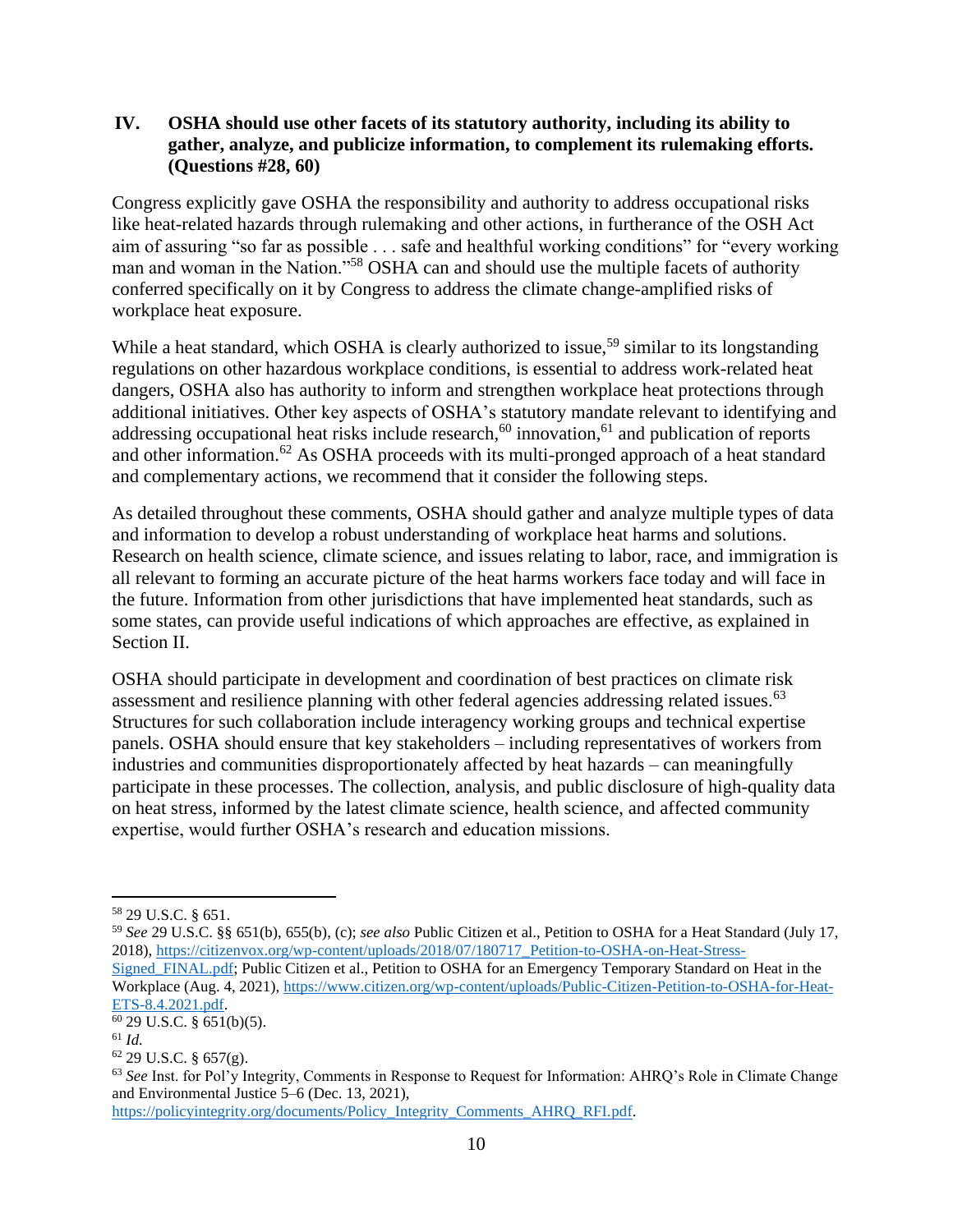One specific component of resilience planning that OSHA should adopt is avoidance of maladaptive measures – answers to a problem that ultimately worsen its underlying causes. In the climate context, this means considering how actions may increase or decrease greenhouse gas emissions, thereby amplifying or mitigating the extent of climate change. Additionally, OSHA should consider the resilience of contemplated measures to climate change impacts. For example, energy efficiency measures may improve cost-effectiveness of heat protections, while also reducing emissions, thereby reducing the need for or cost of further heat protections in the future.

OSHA can and should use its statutory authority to gather, analyze, and share the multiple categories of information relevant to effective and resilient action on protecting workers from heat harms.

### **V. OSHA should consider comprehensive data relevant to addressing heat-related occupational risks, including data on climate change and distributional inequities. (Questions #2-5)**

In addition to the sources already cited in the ANPRM, we emphasize the importance of data on climate change and distributional inequities for evaluating heat risks. OSHA should consider the sources cited in these comments and other reliable sources of data on these topics provided by other commenters.

<span id="page-10-0"></span>First, OSHA should ensure it considers data on how climate change is expected to exacerbate heat harms.<sup>64</sup> Specifically, OSHA should consider reliable, up-to-date projections of future temperatures and humidity, in terms of both averages and extremes, across the relevant regions and timescales for this action. The importance of this type of data for workplace health and safety protections is discussed in further detail in Section I, above.

Second, OSHA should consider data on distributional inequities of heat exposure and vulnerability, including information people offer based on their lived experiences. Various

MEDICARE & MEDICAID SERVS.[, https://www.cms.gov/files/document/nations-health-dollar-where-itcame-where-it](https://www.cms.gov/files/document/nations-health-dollar-where-itcame-where-it-went.pdf)[went.pdf;](https://www.cms.gov/files/document/nations-health-dollar-where-itcame-where-it-went.pdf) *National Environmental Public Health Tracking: Climate Change*, CTRS. FOR DISEASE CONTROL & PREVENTION, [https://www.cdc.gov/nceh/tracking/topics/ClimateChange.htm;](https://www.cdc.gov/nceh/tracking/topics/ClimateChange.htm) *CDC's Climate and Health Program,*

CTRS. FOR DISEASE CONTROL & PREVENTION, [https://www.cdc.gov/climateandhealth/;](https://www.cdc.gov/climateandhealth/) *EJSCREEN: Environmental Justice Screening and Mapping Tool, What is EJScreen?*, U.S. ENV'T PROT. AGENCY,

[https://www.epa.gov/ejscreen/what-ejscreen;](https://www.epa.gov/ejscreen/what-ejscreen) [https://www.epa.gov/ejscreen/environmental-justiceindexes-ejscreen\)](https://www.epa.gov/ejscreen/environmental-justiceindexes-ejscreen).

<sup>64</sup> *See* Inst. for Pol'y Integrity, Comments in Response to Request for Information: AHRQ's Role in Climate Change and Environmental Justice 5–6 (Dec. 13, 2021),

[https://policyintegrity.org/documents/Policy\\_Integrity\\_Comments\\_AHRQ\\_RFI.pdf](https://policyintegrity.org/documents/Policy_Integrity_Comments_AHRQ_RFI.pdf) (citing NOAA NAT'L CTRS. FOR ENV'T INFO.[, https://www.ncei.noaa.gov/;](https://www.ncei.noaa.gov/) *Climate Data Online: Dataset Discovery*, NOAA NAT'L CTRS. FOR ENV'T INFO., [https://www.ncdc.noaa.gov/cdo-web/datasets;](https://www.ncdc.noaa.gov/cdo-web/datasets) *U.S. Billion-Dollar Weather and Climate Disasters*, NOAA NAT'L CTRS. FOR ENV'T INFO., [https://www.ncdc.noaa.gov/billions/time-series;](https://www.ncdc.noaa.gov/billions/time-series) *OpenFEMA Datasets*, FED. EMERGENCY MGMT. AGENCY, [https://www.fema.gov/about/openfema/data-sets;](https://www.fema.gov/about/openfema/data-sets) TEXAS ADV. COMM. TO THE U.S.

COMM'N ON CIVIL RIGHTS, GOVERNMENT RESPONSE TO HURRICANE DISASTERS: AN ADVISORY MEMORANDUM OF THE TEXAS ADVISORY COMMITTEE TO THE U.S. COMMISSION ON CIVIL RIGHTS 10 (Mar. 2021),

[https://www.usccr.gov/files/2021/05-19-TX-SAC-GovernmentResponse-to-Hurricane-Disasters-in-Texas.pdf;](https://www.usccr.gov/files/2021/05-19-TX-SAC-GovernmentResponse-to-Hurricane-Disasters-in-Texas.pdf) *Mission and Overview*, U.S. ENERGY INFO. ADMIN., [https://www.eia.gov/about/mission\\_overview.php;](https://www.eia.gov/about/mission_overview.php) CTRS. FOR MEDICARE & MEDICAID SERVS., *Nation's Health Dollar: Where It Came From, Where It Went*, CTRS. FOR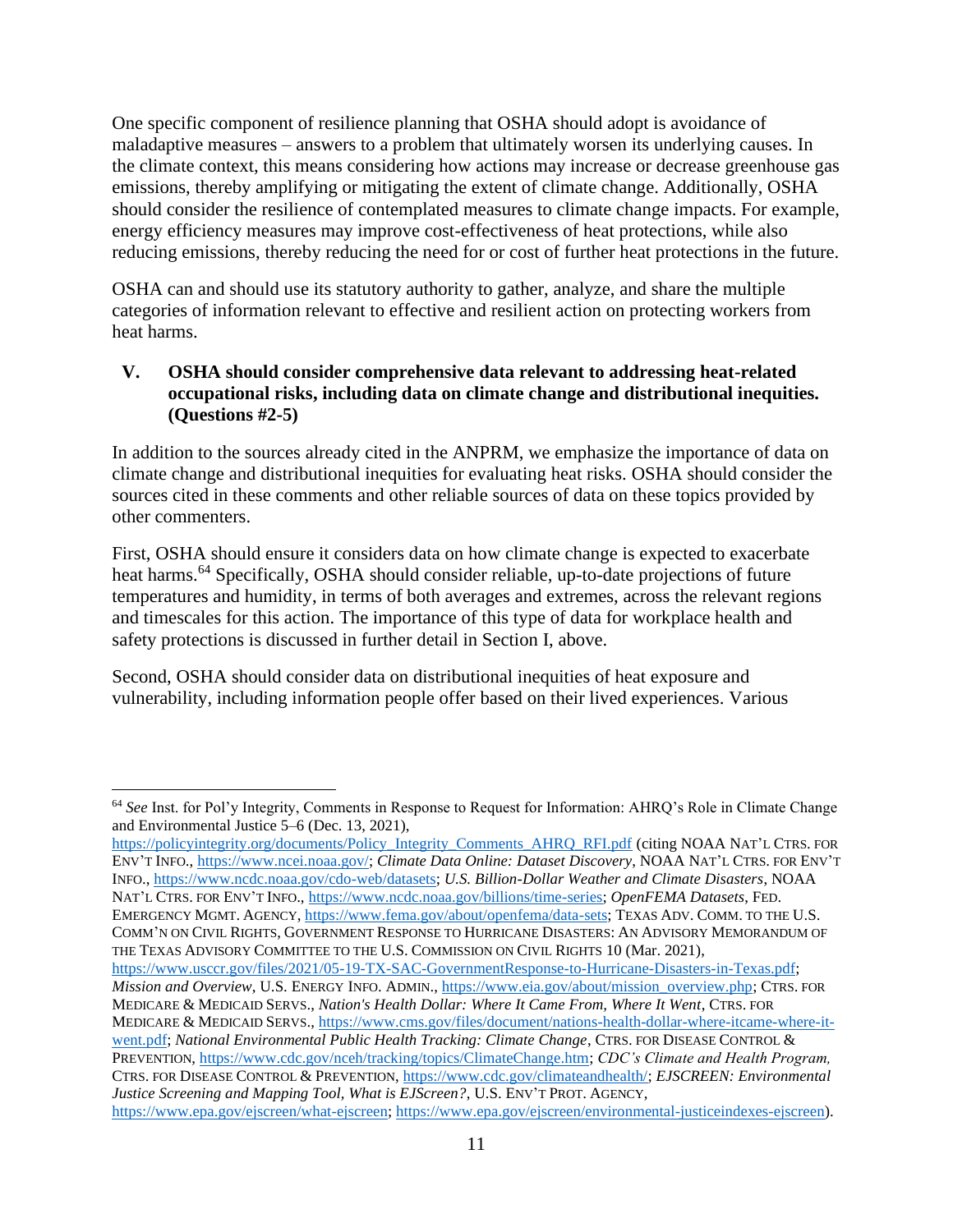<span id="page-11-3"></span><span id="page-11-2"></span>groups are disproportionately exposed to heat stress,<sup>65</sup> including outdoor workers,<sup>66</sup> lowerincome people,<sup>67</sup> people of color,<sup>68</sup> and people lacking immigration status.<sup>69</sup> Furthermore, some people have heightened vulnerability to adverse outcomes from heat,<sup>70</sup> including people with chronic health conditions or disabilities,<sup>71</sup> people with inadequate access to healthcare,<sup>72</sup> elderly people,<sup>73</sup> and pregnant people.<sup>74</sup> OSHA should thoroughly consider information on how such distributional inequities affect heat exposure and vulnerability in order to devise a standard that sufficiently protects all workers. The importance of this type of data is discussed further in Sections II and III, above.

The ANPRM recognizes the significance of climate change and distributional inequities for a comprehensive understanding of the risks heat stress poses to workers.<sup>75</sup> OSHA should follow through on this recognition by incorporating thorough and reliable information on these factors into its development of a heat standard and its other occupational heat risk mitigation efforts.

<span id="page-11-1"></span><span id="page-11-0"></span>\* \* \*

<sup>65</sup> *See* Marina Romanello et al., *The 2021 Report of the Lancet Countdown on Health and Climate Change: Code Red for a Healthy Future*, 398 THE LANCET 1619 (2021),

[https://www.thelancet.com/journals/lancet/article/PIIS0140-6736\(21\)01787-6/fulltext;](https://www.thelancet.com/journals/lancet/article/PIIS0140-6736(21)01787-6/fulltext) Rachel Morello-Frosch et al., *The Climate Gap: Inequalities in How Climate Change Hurts Americans & How to Close the Gap* (2009), [https://dornsife.usc.edu/assets/sites/242/docs/ClimateGapReport\\_full\\_report\\_web.pdf.](https://dornsife.usc.edu/assets/sites/242/docs/ClimateGapReport_full_report_web.pdf)

<sup>66</sup> *See* KRISTINA DAHL & RACHEL LICKER, UNION OF CONCERNED SCIENTISTS, TOO HOT TO WORK (2021), [https://www.ucsusa.org/resources/too-hot-to-work;](https://www.ucsusa.org/resources/too-hot-to-work) Jeff Goodell, *Sebastian Perez Did Not Have to Die*, ROLLING STONE (Aug. 17, 2021), [https://www.rollingstone.com/politics/politics-features/heat-wave-2021-oregon-deaths](https://www.rollingstone.com/politics/politics-features/heat-wave-2021-oregon-deaths-sebastian-perez-1211258/)[sebastian-perez-1211258/.](https://www.rollingstone.com/politics/politics-features/heat-wave-2021-oregon-deaths-sebastian-perez-1211258/)

<sup>67</sup> *See* Karin Lundgren et al., *Effects of Heat Stress on Working Populations When Facing Climate Change*, 51 INDUSTRIAL HEALTH 3 (2013), [https://www.jstage.jst.go.jp/article/indhealth/51/1/51\\_2012-0089/\\_pdf/-char/en](https://www.jstage.jst.go.jp/article/indhealth/51/1/51_2012-0089/_pdf/-char/en) <sup>68</sup> *See* DAHL & LICKER, *supra* note [66;](#page-11-0) *2021 New York City Heat-Related Mortality Report*, N.Y.C. DEP'T OF HEALTH, (last visited Jan. 15, 2022), [https://nyccas.cityofnewyork.us/nyccas2021v9/report/1.](https://nyccas.cityofnewyork.us/nyccas2021v9/report/1)

<sup>69</sup> *See* Goodell, *supra* not[e 66.](#page-11-0)

<sup>70</sup> *See* Romanello et al., *supra* note [65.](#page-11-1)

<sup>71</sup> *See 2021 New York City Heat-Related Mortality Report*, *supra* note [68.](#page-11-2)

<sup>72</sup> *See id*.

<sup>73</sup> *See* Lundgren et al., *supra* note [67.](#page-11-3)

<sup>74</sup> *See id.*; Inst. for Pol'y Integrity, *supra* not[e 64,](#page-10-0) at 13 (citing Juanita Chinn et al., *Maternal Mortality in the United States: Research, Gaps, Opportunities, and Priorities*, 225 AM. J. OBSTETRICS & GYNECOLOGY 486, 489 (2020) (explaining that maternal mortality disparities are "closely linked with social, economic and/or environmental disadvantage"); Jacqueline Moya et al., *A Review of Physiological and Behavioral Changes During Pregnancy and Lactation: Potential Exposure Factors and Data Gaps*, 24 J. OF EXPOSURE SCI. & ENV'T EPIDEMIOLOGY 449, 451– 55 (2014); Osub Ahmed, *5 Ways To Improve Maternal Health by Addressing the Climate Crisis*, CTR. AM. PROGRESS (2021)[, https://americanprogress.org/article/5-ways-improve-maternal-health-addressing-climate-crisis/;](https://americanprogress.org/article/5-ways-improve-maternal-health-addressing-climate-crisis/) Rebecca Pass Philipsborn et al., *Climate Change and the Practice of Medicine: Essentials for Resident Education*, 96 ACAD. MED. 355, 356 (2021); Bruce Bekker et al., *Association of Air Pollution and Heat Exposure with Preterm Birth, Low Birth Weight, and Stillbirth in the US: A Systematic Review*, 3 JAMA NETWORK OPEN 1 (2020). <sup>75</sup> ANPRM, *supra* not[e 2,](#page-0-0) at 59,313.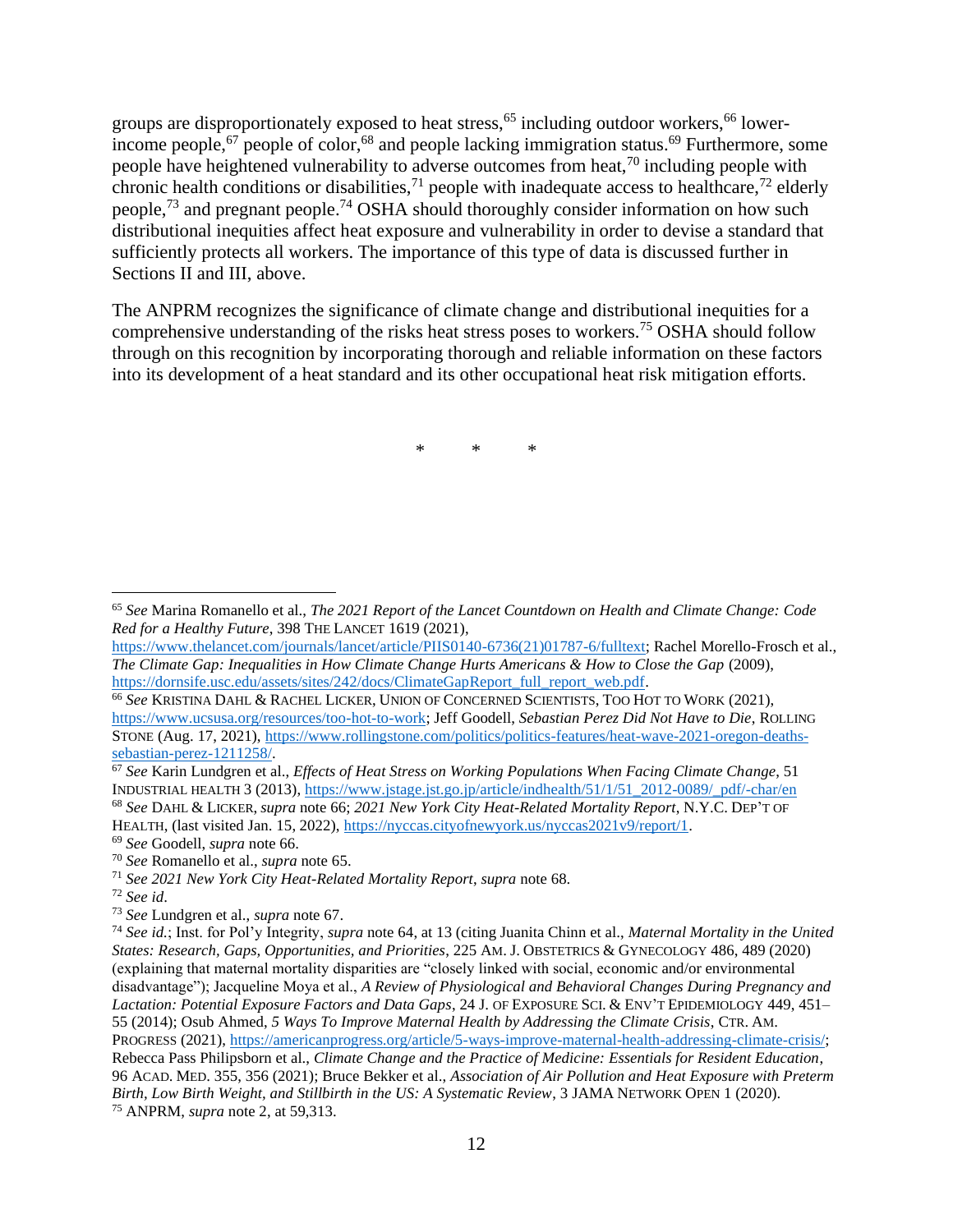We thank OSHA for its attention to these crucial issues and its consideration of these comments.

Respectfully submitted,

*/s/ Stephanie Jones* Stephanie Jones Jesse Hevia Michael Panfil Environmental Defense Fund [sjones@edf.org](mailto:sjones@edf.org) [jhevia@edf.org](mailto:jhevia@edf.org) [mpanfil@edf.org](mailto:mpanfil@edf.org)

*/s/ Jack Lienke* Jack Lienke Bridget Pals Institute for Policy Integrity at New York University School of Law [jack.lienke@nyu.edu](mailto:jack.lienke@nyu.edu) [bridget.pals@nyu.edu](mailto:bridget.pals@nyu.edu)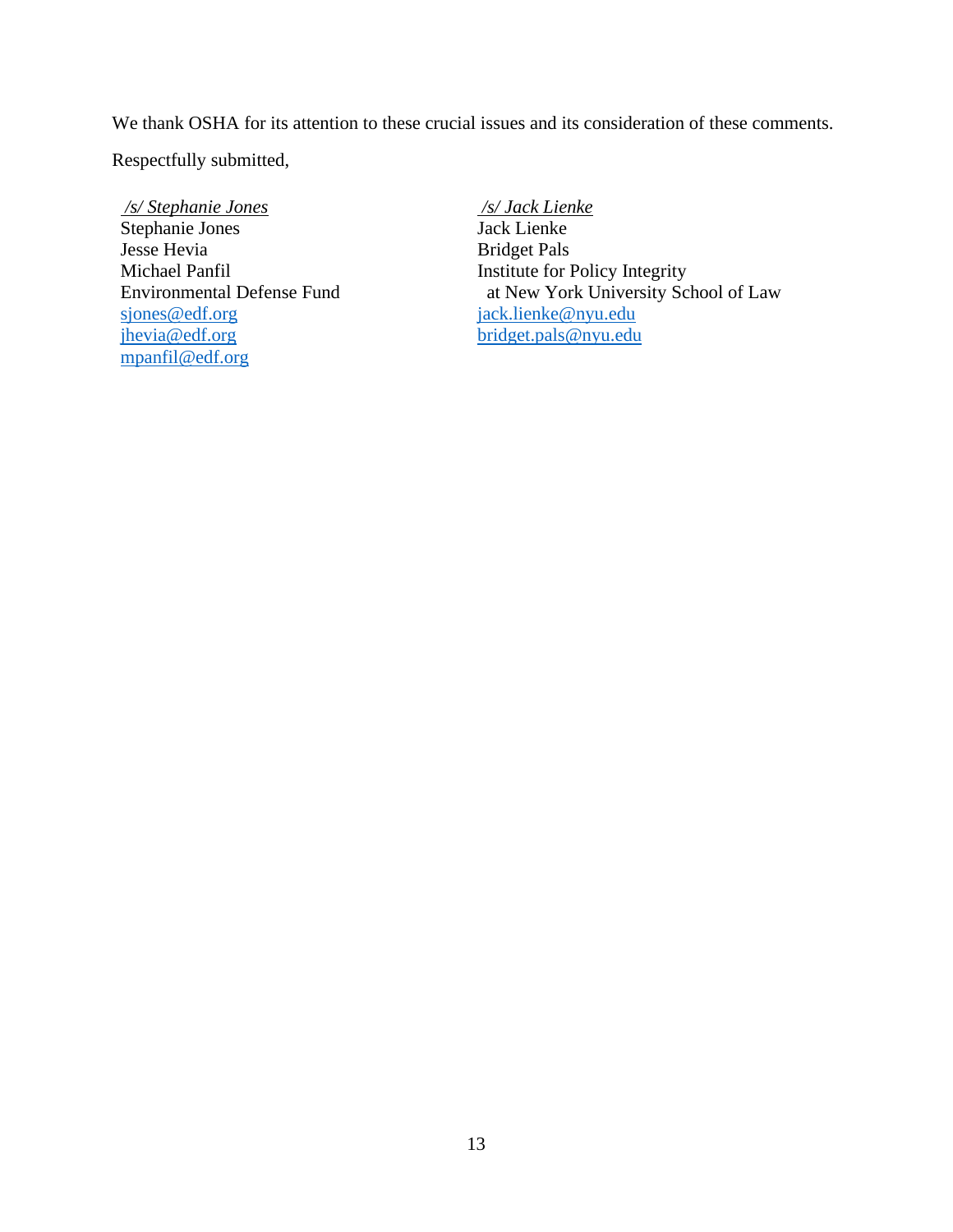## **Appendix 1**

### **ANPRM Questions Addressed:**

## **Data relevant to heat-related illnesses, injuries, and fatalities**

- (2) What sources of data are important to consider when evaluating occupational heatrelated illnesses, injuries, and fatalities?
- (3) Beyond the studies discussed in this ANPRM, are there other data that provide more information about the scope and magnitude of injuries, illnesses, and fatalities related to occupational heat exposure?
- (4) Are there quantitative estimates of the magnitude of occupational illnesses, injuries, and fatalities related to hazardous heat, beyond what is described in this ANPRM?
- (5) Are there quantitative estimates or other quantitative or non-quantitative examinations of the magnitude of underreporting of occupational illnesses, injuries, and fatalities related to hazardous heat?

## **Inequities in heat exposure and health outcomes**

- (19) Are there specific populations facing disproportionate exposure to or outcomes from hazardous heat in indoor or outdoor work settings? Please provide examples and data.
- (20) Are there data sources available to assess inequalities in exposure to or outcomes from hazardous heat in indoor or outdoor work settings?

## **Climate change**

- (22) Are there data sources available to assess how climate change is altering hazardous heat exposure in outdoor and indoor work environments?
- (23) How will climate change affect existing inequities in occupational heat exposure and related health outcomes? Please provide relevant data.
- (24) How will climate change affect the risk of occupational heat-related illness and mortality in the different regions of the United States?
- (25) How should climate change be factored into an OSHA heat illness and injury prevention standard?

# **Existing OSHA efforts**

• (28) What additional efforts or improvements should be undertaken by OSHA to protect workers from hazardous heat in indoor and outdoor work settings?

### **Existing state efforts**

- (30) What are the most effective aspects of existing state standards aimed at preventing occupational heat-related illness?
- (31) What are the challenges with the implementation of existing state standards aimed at preventing occupational heat-related illness?
- (32) Of the existing state standards, have any been more effective or challenging in their implementation than others? Why?
- (33) What components of a state standard or program should be included in Federal guidance or regulatory efforts on heat-related illness prevention?